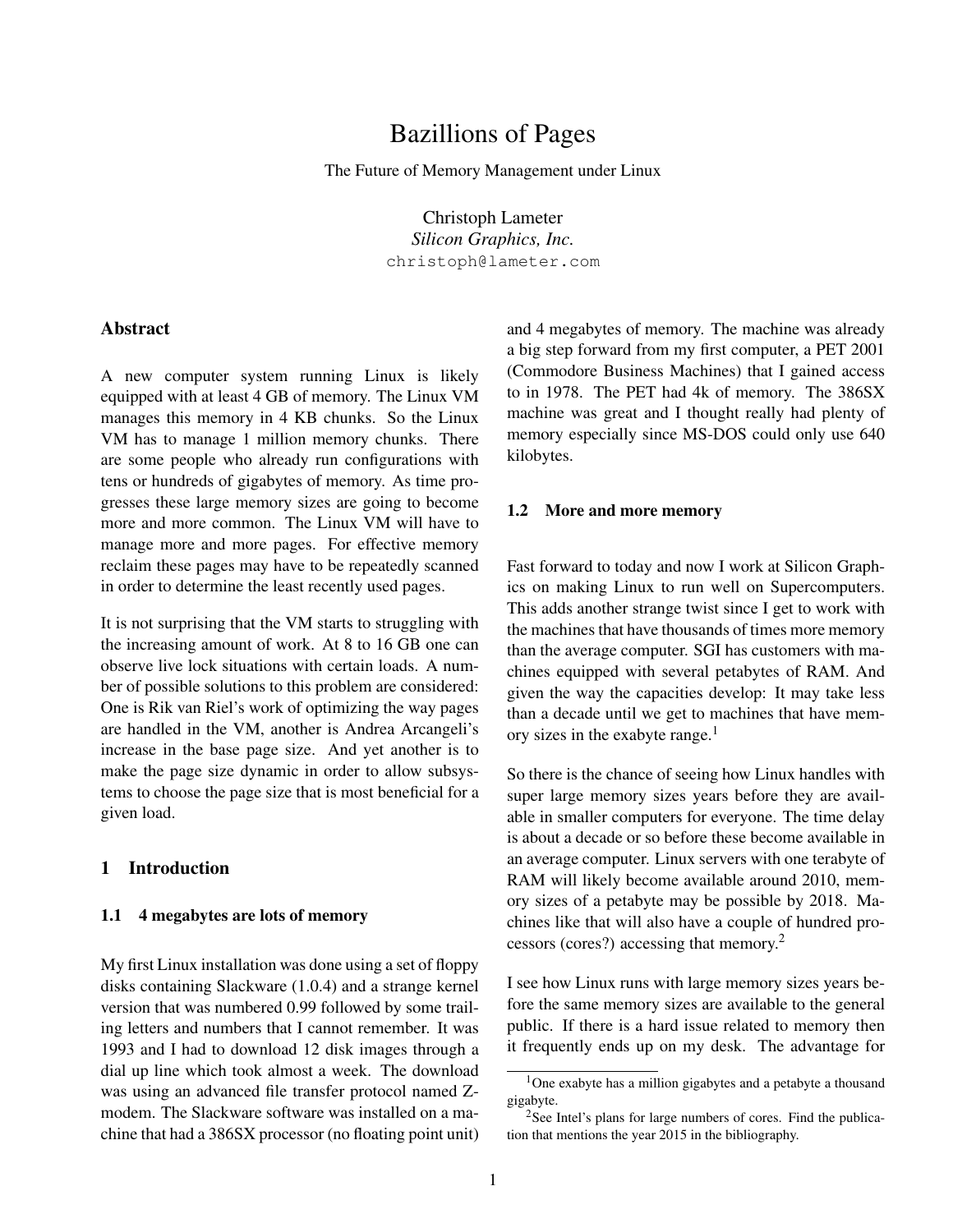Linux is that we have a chance to prepare the Linux kernel for the upcoming memory issues years before they become a problem for the general users of Linux.

One of the areas of concern is that memory sizes keep growing while processor speeds and memory access speeds are mostly stagnating. Memory management in Linux occurs by managing a small piece of meta data (the *struct page*) for each 4k chunk of memory (a *page*). Whenever the kernel needs to perform I/O, when a page fault occurs or when the kernel is handling memory in some other way then the meta data in *struct page* is used for synchronization and for tracking of the state of the page.

## 2 The memory problem

The available computing resources to manage the meta data in the page struct are shrinking because memory sizes grow faster than processing speeds. Each new generation of hardware grows the number of 4k pages that have to be managed. The VM therefore has to deal with an ever growing number of pages (bazillions of pages because bazillions is an undetermined large number). It looks like the trend will continue for the foreseeable future $3$ 

As a result we see critical OS activities like memory reclaim taking a larger and larger portion of computing resources. For memory reclaim the page expiration is based on examining all the the meta data structures (in *struct page*) at some point. I/O bottlenecks also develop because each 4k page has to be handled separately for DMA transfers.<sup>4</sup>

The larger the dataset that is streamed through the system becomes, the larger the scaling issues that we will encounter because of the the meta data that has to be kept for each 4k page that is processed by the I/O layer.

Table 1 shows the development of memory sizes, processor capabilities and memory access speed for an average computer (simplified). The number of pages in-

| Year  | Mem             | Pages      | ClckFreq  | Cores   | MSpeed           |
|-------|-----------------|------------|-----------|---------|------------------|
| 1993  | 4MB             | 1024       | 16Mhz     |         | 70ns             |
| 2001  | 32MB            | 8192       | 300Mhz    |         | 60 <sub>ns</sub> |
| 2005  | 1 <sub>GB</sub> | 256000     | $1-2$ Ghz |         | 55ns             |
| 2008  | 4GB             | 1 million  | $2-3Ghz$  | 2       | 50 <sub>ns</sub> |
| 2010? | 64GB            | 16 million | $2-3Ghz$  | $4 - 8$ | 45ns?            |
| 2020? | 128TB           | 32 billion | $3-4Ghz$  | 128     | 40ns?            |

Table 1: Memory sizes and processors

creases faster than the number of cores and the speed of memory. Various hardware tricks are used in memory subsystems to improve speed because we cannot change the basic physical limitations of how DRAM works. Many of the optimizations are based on the assumption of linear memory accesses, other optimizations are increasing the number of bits that can be fetched simultaneously. Processors have to manage larger and larger CPU caches in multiple layers (L1, L2, L3 maybe L4 soon?) to avoid the penalty of memory accesses. Memory accesses become more expensive as the distance between the processor and memory increases. The optimization measures make a relatively small amount of memory accessible without long latencies and favor linear accesses to memory.

In such an environment memory locality becomes an important consideration for improving the speed of the computer system as a whole. The management of ever larger lists of *page structs* referring to pages which over time become distributed seemingly randomly all over the memory of the system does not have a beneficial effect on performance.

The ratio of cache to memory size is also falling following a similar trajectory. The cost of a random memory access will become more and more expensive over time since the chance of hitting an object in the CPU cache by chance is reduced.

The situation for Supercomputer configurations is worse (the following data is for SGI Altix 3700/4700) because the memory sizes are much larger while the processor and memory are similar to other contemporary hardware. On the other hand the number of processors is larger but the number of processors also grows slower than the total amount of memory. There is the additional complexity of scaling the synchronization methods:

Table 2 shows the development of the sizes for Supercomputers. To some extend the massive amount of page

 $3^3$ Maybe there will be a plateau when the limits of what is addressable within a 64 bit address space (at 8 exabytes) is reached. Not likely to occur until 2024 or so for the average Linux server but I would expect memory sizes like that to be reached by 2014 in the supercomputer area.

<sup>&</sup>lt;sup>4</sup>Supercomputer I/O is expected to be able to saturate the links to the storage subsystem which contains large RAID configurations (thousands of disks). Being able to just saturate the bandwidth of a single hard disk is certainly not acceptable.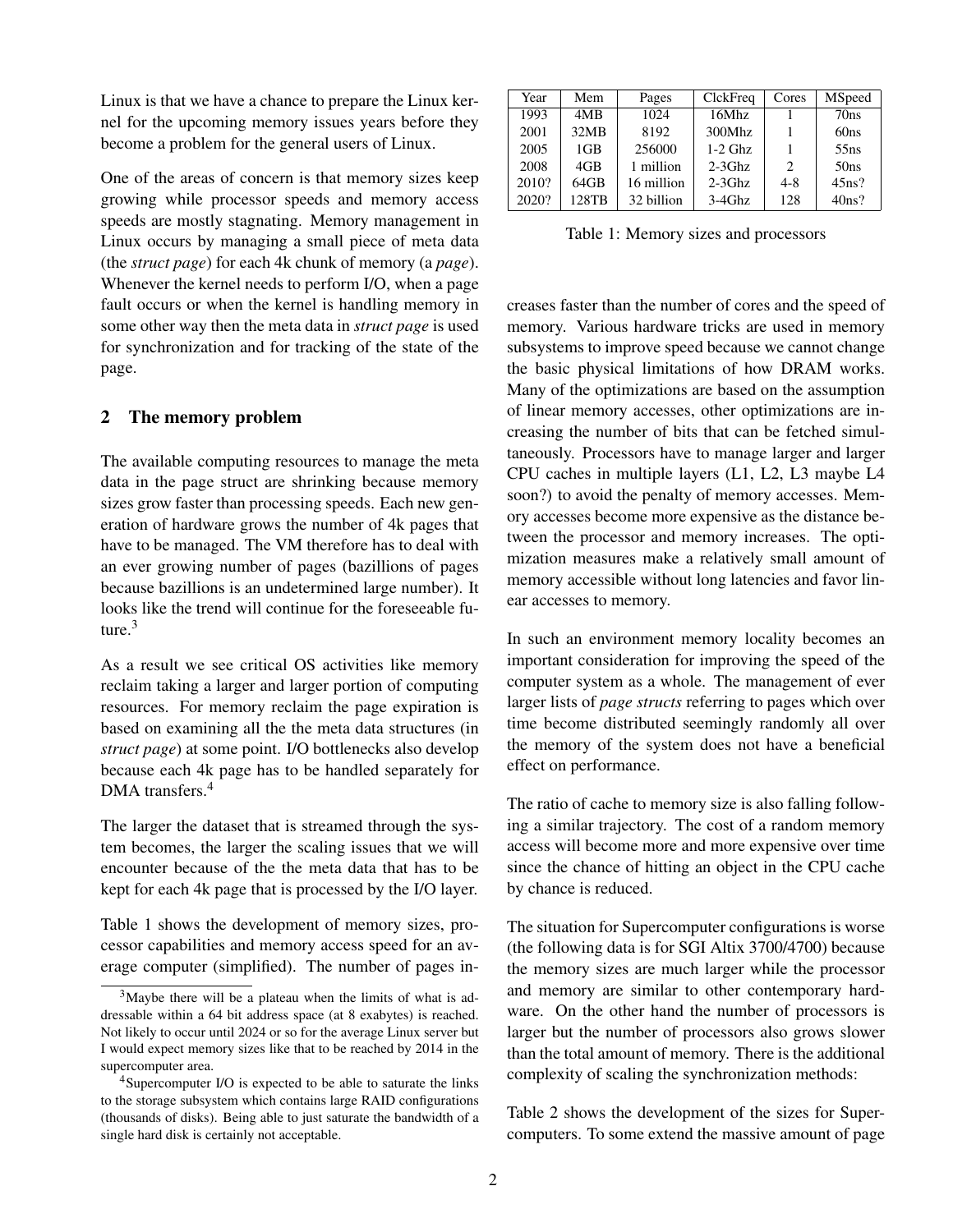| Year  | Mem             | Procs  | PageSize   | Pages        |
|-------|-----------------|--------|------------|--------------|
| 2004  | 8TB             | 512    | 16K (ia64) | 512 million  |
| 2006  | 16TB            | 1024   | 16K        | 1 billion    |
| 2007  | 4P <sub>B</sub> | 2048   | 16k        | 256 billion  |
| 2008  | 4P <sub>B</sub> | 4096   | 64k        | 64 billion   |
| 2008  | 16TB            | 4096   | 4k(x86)    | 4 billion    |
| 2014? | 1EB?            | 16384? | 4k(x86)    | 256 trillion |

Table 2: Supercomputer memory sizes and processors

meta data was reduced on Itanium by increasing the page size. A 16k page size means that there is only one fourth of the pages to worry about. The I/O subsystems can perform linear DMA transfers for 16k chunks which reduces the number of scatter gather entries that have to be managed by the storage subsystem. The increase to a page size of 64k in 2008 decreases the management overhead again but the overall number of pages still stays comparatively high. We noticed that configurations with over 2 thousand processors only run reliably with 64k pages. Otherwise the VM regularly gets into fits while handling large queues of pages even if running an HPC load that requires minimal I/O.

The successor to the Altix series will no longer be based on Itanium processors but on x86 architecture. We no longer can utilize large page sizes but have to use the only page size that x86 supports which is 4kb. Ironically these systems are intended to support even larger memory sizes but the current physical addressing capabilities of the Xeon line limit the amount of physical memory that a single Linux instance will be able to access. The address size limitations effectively reduce the number of pages to be managed by a Linux instance but will force the construction of large shared memory machines running a number of Linux instances that each live in their own 16TB memory segment. Then we need specialized hardware that bridges between the Linux instances. Not a nice picture but the limit on the physical memory that can be addressed by a processor also limits the number of page structs that have to be managed by the kernel.

The address space sizes are likely to be increased as processors development continues. The future generations of processor will then be able to reach similar memory capacities as the Itanium based system are capable of today. The number of page structs that have to be managed by the VM makes a jump of several orders for similar memory sizes on Itanium versus Xeon. There are at least 4 times more page structs compared to an Itanium system with a 16k page size or even 16 times more page structs for systems currently running 64k page size.

#### 2.1 The VM heart attack

Lets consider a typical scenario that can lead to a system appearing to live lock. The more processors and the more memory is involved the more likely these are to occur.

The Linux VM uses lists of pages in order to determine which 4k pages contain information that is no longer worth to be kept in memory. The lists establish the least used memory in the system and then the Linux VM can reclaim that least used memory for other uses. For each page it has to be determined if it was used since the last scan by checking a referenced bit. The VM must therefore visit all pages regularly in order to correctly expire pages from memory. The more memory there is the larger these lists become. The more allocations are performed the more aggressive the VM has to scan and then trim pages via these lists.

As long as there is no lock contention and reclaim passes only take a small amount of time everything will be okay. The system is not under much memory pressure and has a reasonable chance to find freeable memory with short scans.

If memory allocations continue to occur and multiple processes start to expire memory then extensive scanning may result. Since we keep on adding more processors (due to the increasing use of multi-core technology) lock contention may also result because multiple processors attempt to reclaim memory simultaneously from the same memory range. Each has to wait for the lock in order to be allowed to scan the list. The lists are protected by spin locks and so other processors are waiting by spinning on the lock. The more processors the more likely live lock scenarios can develop due to starvation or simple slowdown because processors have to wait for locks that are held for a long time.

On NUMA it is typical that things take a turn for the worse when direct reclaim is beginning to occur concurrently. At that point the VM is walking down potentially long zone lists. Most of those are remote and memory accesses are especially expensive. If concurrent reclaim occurs within the same zone from multiple remote processors then excessive latencies will slow reclaim down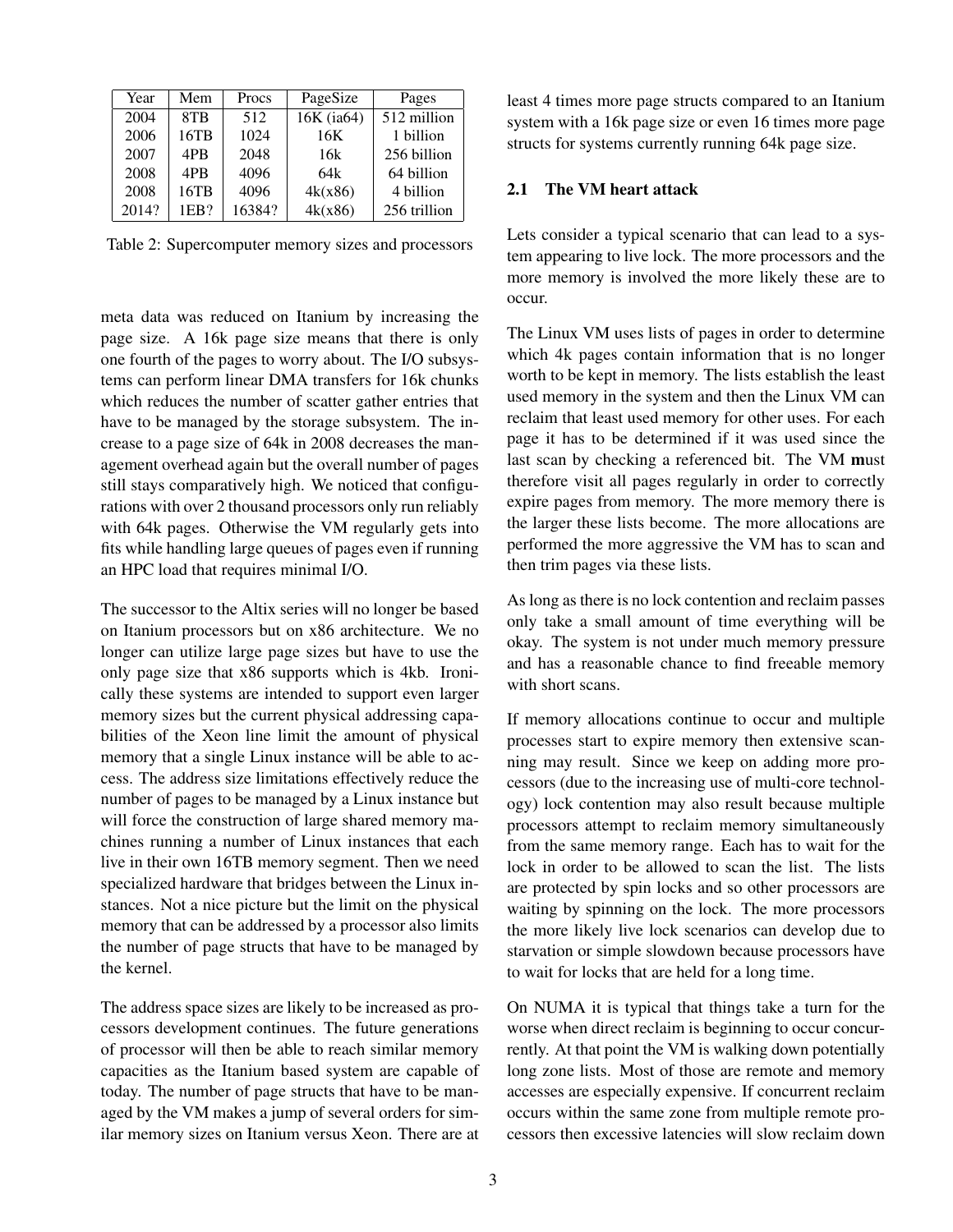further. At the end a majority of the processors may be in reclaim and only minimal processor time may become available for user processes to make progress with data processing.

#### 2.2 Randomized memory references

The larger the memory the higher the chances of TLB misses which also may slow the machine. TLBs can map 4 kilobytes or 2 megabyte sections of memory. The number of TLBs that a processor can cache is limited. If the processor can handle 512 4k TLB entries (like in the upcoming Nehalem processor) then the processor can access only 2M of memory without a TLB miss. The number of supported TLBs for 2 megabyte entries is only 64 which allows the access to 128 megabyte of memory. TLB misses can be fast if the page table entries are held in the processor cache but a cache miss of the page table entry can introduce significant latencies. And the larger the amount of memory the more the chance of these misses.

With increased memory the accesses to data location in memory will be more sparse if data is not allocated closely together. It is therefore becoming expensive to follow pointers to memory that has not recently been accessed. TLB misses become more and more likely to occur. There is the increasing chance of CPU cache misses. and the memory architectures that are optimized for neighboring memory accesses and therefore cannot handle sparse memory accesses effectively.

There are therefore multiple reasons why it is advantageous to use memory that is near other memory that was recently accessed. However, the arrays of pointers to *page structs* that we currently use for various purposes in the VM have a problem here because they have no locality.<sup>5</sup> Pointers may go to arbitrary pages all over memory. For all practical purposes these pointer lists may degenerate to accesses that are seemingly random defeating the highly developed logic put in the processor to prefetch memory. In the worst case these lists may cause a TLB miss for each page struct on the list.

#### 2.3 I/O fragmentation

The result of degeneration of page lists to access to random locations in memory has another important consequence for I/O. The page that are sent down to the I/O subsystem cannot be coalesced into larger linear chunks (which is typically possible for some time after boot because pages that follow each other are allocated in order). And therefore the I/O devices have to do I/O via scatter/gather entries to bazillion of pages in seemingly random locations in memory. I/O devices suitable for Linux must support an ever increasing number of scatter gather entries. The scatter gather list complexity becomes a potential I/O performance bottleneck.

# 3 Solutions for handling large amounts of memory

The main problem here is that the VM has to sift through too much meta data for key operations like memory allocation, reclaim and I/O. Plus the meta data is seemingly randomly distributed over all of memory reducing optimizations that the memory subsystem could make. The following solutions are focusing on reducing the scanning effort, reducing the amount of memory references for key VM operations and increasing the locality of access in order for CPU caches, TLBs and memory subsystems to be able to optimize memory accesses.

#### 3.1 Reclaim improvements

One approach is to look at the problems that are emerging with memory reclaim in the VM. Rik van Riel has over the last years investigated a variety of methods to improve memory reclaim. These methods result in a better determination of which pages to evict from memory utilizing new reclaim algorithms developed in University settings. Among them: ARC, ClockPro, CAR and LIRS). <sup>6</sup>. These improvements would also faster expiration of pages by reducing scan time and allow a more accurate prediction of pages that may be needed in the future.

The other aspect of Rik's and other developers work on reclaim is that methods are developed to exclude pages that are unreclaimable from the reclaim lists and lists are

<sup>5</sup>The situation for page structs is still better than references to objects in the pages because page structs are placed in a special memmap area whereas other objects can be placed anywhere in memory.

<sup>&</sup>lt;sup>6</sup>See http://linux-mm.org for more information about these approaches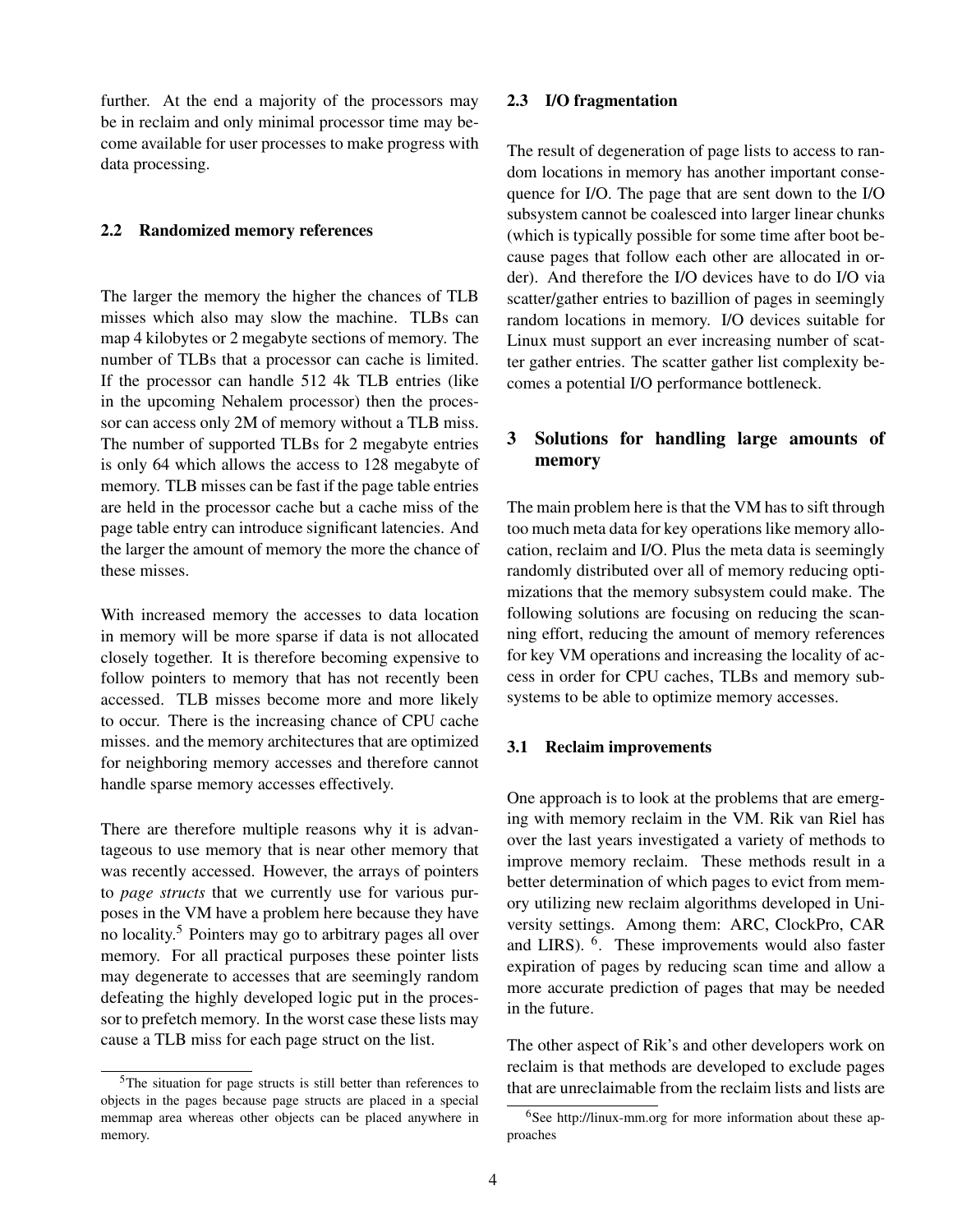created of pages that contain easily reclaimable pages. These methods reduce the scanning overhead and may reduce the problems that we currently see. They are particularly good for specialized loads that result in large numbers of unreclaimable pages. The current reclaim in the Linux VM has to scan unreclaimable pages again and again which is obviously good to avoid.

These are interesting approaches that enhance page reclaim and allow us to manage even more page structs in a better way. However, they do not address the fundamental issue that there is too much meta data for the VM to handle. The advanced reclaim methods still require eventually scanning through all the pages. The number of pages is not reduced. the number of pages keeps on growing while me make minimal progress in getting these advanced reclaim algorithms working in the Linux VM.

## 3.2 Increasing the default page size

The solution that we have adopted for Itanium is to change the default page size. On Itanium this is supported by the hardware. So its easy to do and the increase in page size has a significant effect in reducing the VM overhead for those large machines.

The x86 platform only supports 4k and 2M (64bit) page table entries. We could work with that and increase the default page size by installing multiple 4k page table entries in order to simulate f.e. a 16k or 64k "page" like done on IA64.

But it is not clear that one actually would want a larger default page size. The 4k page size is appropriate for the executables and small files that are needed by the operating system. The main use of larger sized pages are for applications that either perform a large amount of I/O (databases, enterprise applications) or need large amounts of memory (HPC applications).

The binary format is also affected. Current binaries are formatted to have data aligned on 4k boundaries. If that is no longer the case then we either have to change the binary format or provide some sort of layer that allows 4k aligned access although the default page size is larger. The easy solution out of that may be to simply redefine the binary format and rebuild a completely new distribution. But that would require some work on binutils, the linker and the loader.

Another idea that avoids multiple 4k PTEs per large page is to set the default page size to the next higher page size which is 2 megabytes on x86. Essentially we are using a PMD for a PTE. Such a specialized version of Linux could perhaps run as a guest inside a virtualized environment (KVM, Lguest) in order to allow the special HPC or Enterprise class applications to run. The applications would have to be compiled for an environment that has a 2 megabyte base page size and we would need a minimal distribution to create essential binaries that are necessary for the application.

# 3.3 Optional Support for larger page sizes

Optional support for larger page sizes means that the binary format can be left intact. User space works as it always has. Without enabling additional options the behavior of the kernel does not change. Optional large page size support means that all existing kernel APIs to user space stay as they are. Large page support can be switched on for special purposes by–for example– formatting a disk with a larger block size than 4kb. Or one could create a pseudo file system in memory with a larger page size that is then mapped into a processes memory.

However, larger pages means that the VM must now support more frequent allocations of contiguous memory larger than a 4k. Requests for contiguous memory may vary in size. Memory fragmentation in Linux may increase.

Linux already has fragmentation avoidance logic implemented by Mel Gorman and one active defragmentation method (lumpy reclaim). Both are measures to keep contiguous memory available. Both increase the chance of being able to obtain contiguous memory beyond the size of a single page but neither can guarantee that a large contiguous memory chunk is available at any point in time. Any user of contiguous memory beyond 4k must implement fallback measures that kick in if large contiguous memory is not available. In fallback we loose the localization of memory accesses and increase the cache footprint. Fallback usually is realized by managing lists of small 4k pages.

These fallbacks are currently rare but with the increase of demand for larger allocations the fallbacks may become more frequent. Additional defragmentation measures could be needed to produce more contiguous memory to avoid fallbacks to lists of pages.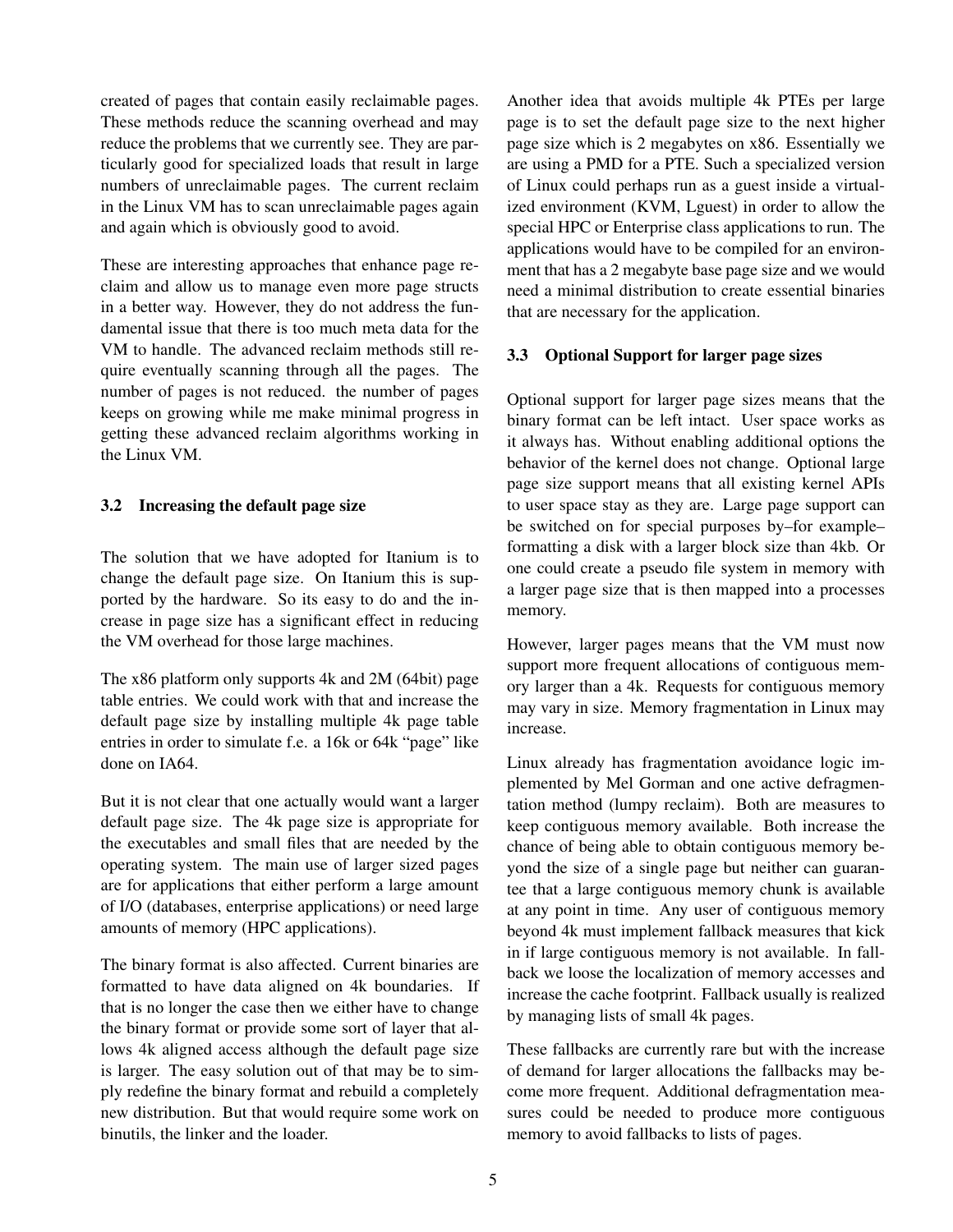#### 4 Virtualizable Compound Pages

*Virtualizable Compound Pages* are a first step to support allocations of varying sizes of larger pages in the kernel. An allocation request for a Virtualizable Compound Page will first attempt to allocate linear physical memory of the requested size (a real Compound Page). Typically these allocations will be successful resulting in a large page useful to allow the localization of multiple objects, the use of large stacks or temporary storage for various purposes.

If the page allocator does not have sufficient linear memory available then the fallback logic will allocate a series of 4k pages and use the vmalloc functionality to allow the memory provided to be used as virtually contiguous memory. This increases the overhead because the processor needs to use a page table to look up the memory location of each 4k chunk but the page table handling logic is usually integrated in the processor and therefore fast and entries are cached. However, memory may be physically dispersed which means the optimizations for linear access of the memory subsystem and I/O subsystems may not be triggered. An array of pointers to the pages has to be maintained as well.

Virtualizable Compound Pages have the disadvantage that the user of these pages must always be aware that the linear memory that was provided by the allocator may be virtual and that actual physical memory may not be contiguous. If for example, a device needs to operate on the memory of a Virtualized Compound Page then the device needs to perform scatter gather operations to the physical pages that constitute the Virtualized Compound Page.

Additional problems result if the processor needs to have TLB entries loaded via a processor trap (like on IA64). In that case access to the virtualized memory requires the ability to handle the faults in the contexts that the virtualized compound is used. In the case of IA64 the use of Virtualizable Compounds for stacks is impossible because the trap mechanism itself depends on the availability of the stack. If the processor implements TLB lookups in hardware (like x86) then the use of Virtualizable Compounds for stack areas is possible.

Virtualizable Compound Pages allow to optimize two typical usage scenarios in the kernel:

#### 4.1 Avoid vmalloc

The use of Virtualizable Compound Pages allows the reduction of the use of vmalloc'ed memory. If a Virtualizable Compound is used instead of vmalloc then the page allocator will typically be able to provide a contiguous physical memory area. No vmalloc is necessary unless memory is significantly fragmented and the antifragmentation measures have not produced enough linear memory. Therefore overall vmalloc use of the kernel is reduced. The need to go through a page table can be avoided and access to memory becomes more effective.

## 4.2 Fallback for higher order allocations

The other use of Virtual Compounds is to avoid higher order allocations that may fail. If higher order allocation requests are converted to Virtual Compounds then the kernel code can transparently handle situations in which memory is fragmented and no higher order pages are available. A typical use case are large buffers and stacks (would f.e. allow the use of significantly larger stack areas than currently possible).

# 5 Variable order slab caches

It is easy to make slab allocations use various sizes of pages if the maximum number of objects is stored with each page. A variable order slab cache therefore does not need virtual mappings like provided through Virtualizable Compound Pages. Slab allocations can then be tuned to use more or less large pages depending on their availability. Allocation sizes can be cut back to lower sizes if memory fragmentation demands this. Allocations of large units that fail can be retried with a smaller allocation unit. This means that in extreme cases the effectiveness of the antifragmentation and defragmentation methods determines the extend to which large allocation units can be used. Therefore the speed and the locality of slab object allocations may depend on effective defragmentation.

The size of the allocation units also increases the likelihood that slab objects are allocated near one another. The resulting object locality reduces the TLB pressure commonly coming from pointer chasing because objects are distributed over all of memory. An optimal configuration can be obtained if the allocation unit is made to fit the TLB size used for the kernel data segment. On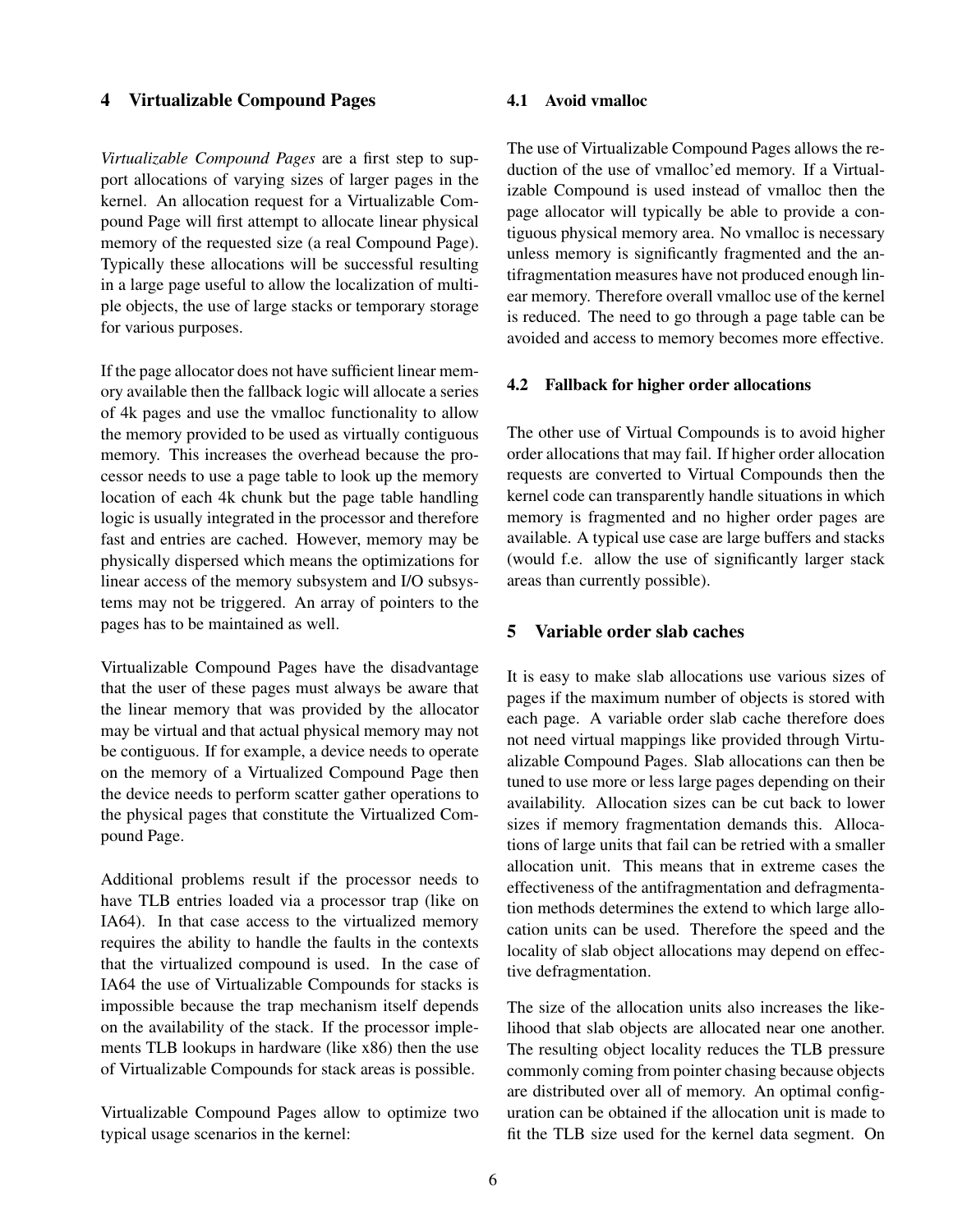x86\_64 this is 2 megabytes. So if the allocation unit is set to 2 megabytes then most objects taken out from a given slab on one processor will come from the same 2 megabyte area that can be covered with a single TLB entry.

A larger allocation unit is particularly useful for slab caches with larger object sizes (1 - 3 kilobyte objects) because a larger allocation allows more effective placement with less waste of memory. Objects may not be fitting well into smaller sized allocations. In addition to more efficient placement allocation requests are also able to use the fast path for a higher percentage of allocations. As a result calls to the page allocator become less frequent.

The allocation using varying page sizes puts more stress on the antifragmentation and defragmentation methods of the page allocator. If a high number of allocations fails and requires a retry with a smaller allocation size then this method is not effective and it would be better to switch back to smaller allocation units.

# 6 Larger I/O buffers

One of the limitations under which Linux file systems suffer is that I/O must be managed in 4k chunks because the maximum buffer size is constrained by the page size of the operating system. This size is 4kb on x86. As a result file systems are basically on their own if they want to manage data in larger chunks of memory. Some file systems implement a layer that allows the management of larger buffers (like done in XFS) using virtualized mapping which means managing a list of pages for each larger buffer. The additional overhead reduces the potential performance gain and results in potentially non localized memory accesses.

The small I/O buffers also limit the amount of contiguous I/O that can be reliably submitted via DMA transfers to devices. Small 4kb chunks of memory require the management of large scatter gather lists which may be a limiting factor in the I/O throughput of a device.

Some file systems (like the ext file systems) are limited in the size of the volumes they currently support because they track allocations in page size chunks. If the chunk size can be increased through the use of larger I/O buffers then the size of volumes can be increased. The meta data that has to be managed for a given volume size is reduced significantly which accelerates the operation of the file system. The scaling possible with larger buffers can breathe new life into old file systems that can now overcome their size and performance limitations.

Large page support requires modification to the way that page size is handled in functions that provide page cache operations. The page size is stored in the mapping structure that exists for each opened file in the system. The mapping structure must then be consulted during each page cache operation to determine the block size to use for a particular operation. The page size or buffer size can then be configured dynamically for each open file.

However, the use of large pages should not change the user API. In particular mmap semantics that are exposed to user space should not change. It needs to be possible to continue the mapping in 4kb chunks. This becomes possible if we allow mapping of 4k segments of larger pages into an address space. The semantics of mmap are then preserved. One has to realize though that state for multiple of these 4k chunks is kept in a single page struct. Only the large page as a whole can be dirtied or locked. Write and read operations must be performed using the block size set in the mapping.

Typically large pages up to 64k can be supported by Linux file systems since the file systems already support platforms (IA64, Powerpc) that allow a 64k base page size. The file system meta data structures are therefore already prepared to support block sizes up to 64k. Support for larger sizes will require modifications to the file systems. The ability to set the page size per mapping may allow the design of entirely new file systems with support for a block size that can be configured per directory or per file.

The changes necessary for large page support are typically transparent for file systems. The set blocksize() function will allow the setting of larger sizes than 4k page size which will affect the raw block device.

Fallback occurs using Virtualizable Compound Pages. File systems can access the buffer data via linear access through the page tables in the fallback case. However devices may have to check if a virtually contiguous page is passed to the driver and then set up DMA with a scatter / gather list of the physical pages that constitute the Virtualized Compound Page.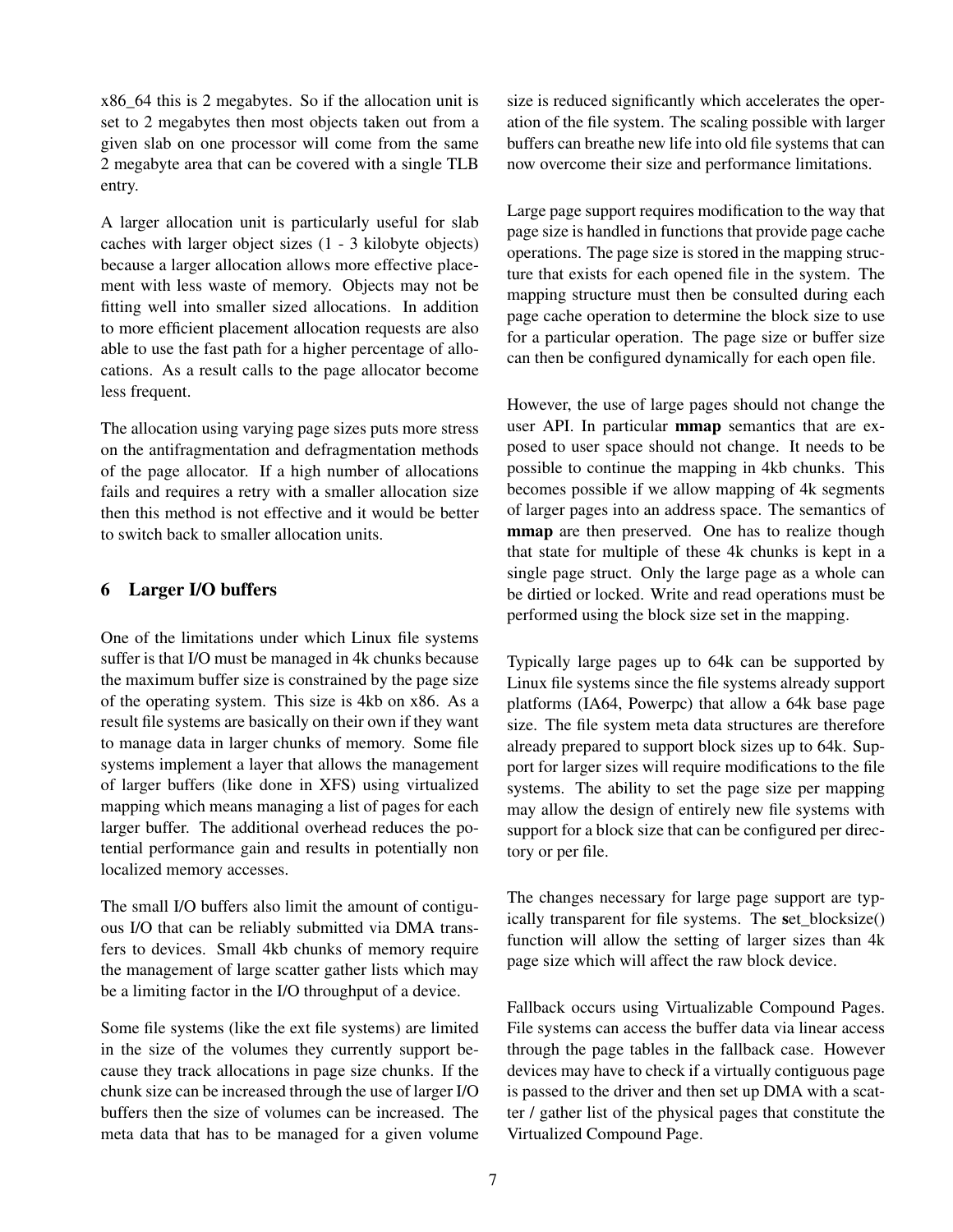## 7 Memory Fragmentation

Memory fragmentation has been an issue for a long time for the Linux kernel. Over time the 4k pages used for processes tend to get randomly distributed over memory which also has the effect of making allocations of large contiguous chunks of memory impossible. There is no problem as long as only 4k page allocations are performed because memory of the same size is freed and allocated. However, larger allocations than 4k have always been performed for the stacks on x86 (8k, so two contiguous pages are required) and for certain slab caches where objects would have caused too much memory wastage if they would have been placed in a 4k page. The risk of failing such an allocation was judged to be negligible. If such an 8k allocation cannot be satisfied then the page allocator will continue reclaiming until two consecutive pages are available.

The larger the chunk of memory becomes, the larger the risk becomes that an allocation cannot be satisfied. The page allocator will typically attempt to continue page reclaim in order to generate contiguous pages for allocations up to order 3 (32k). Even larger allocations will fail after a single reclaim pass that failed to generate a sufficiently sized page.

# 7.1 Antifragmentation Measures

Antifragmentation measures avoid fragmentation by classifying the allocation according to object lifetimes and reclaimability. One result of antifragmentation measures is that reclaimable pages are allocated in special memory areas. A series of neighboring pages can then be reclaimed to obtain large contiguous regions. So there is some level of guarantee that reclaim will be able to open up contiguous areas of memory because there are no unreclaimable pages in the way.

Antifragmentation measures were added to support allocation of huge pages even after the system has been running for awhile and after system memory has become fragmented. Huge pages are becoming more important for applications since they allow the localization of memory accesses and the reduction of TLB pressure by the use of a single TLB entry for 2 megabytes of memory. Huge pages are a crude way to reach optimal speed of a machine as long as we have no large page support in the VM.

Problems still exist with allocations that are marked unmovable. These allocations are mostly page tables and certain slab allocations. The situation could be improved by making page table pages movable.<sup>7</sup> The slab defrag functionality allows making slab objects movable but a support function must be provided for each slab cache to provide such functionality for each slab. A significant reduction of the number of unmovable allocations would be possible with these two measures.

Somewhat fewer problems exist with allocations marked reclaimable. Reclaimable allocations are mainly used for slab allocations that can be reclaimed using shrinkers. The slab defrag measures add methods to these slabs that allow the targeted reclaim of objects in these caches. So these are already movable to some extend and the movability of these objects will increase as the reclaim methods for reclaimable slabs mature.

Antifragmentation measures cannot guarantee the availability of larger allocations. Antifragmentation measures only increase the likelihood of large allocation to be successful. In the worst case the situation can degenerate into a state in which the categorization of allocations fails. Antifragmentation will never move pages but only sort the allocations according to its reclaimability which means that antifragmentation can be supported with minimal overhead.

#### 7.2 Defragmentation

Defragmentation measures move pages or target specific pages that are in the way of generating a large contiguous section of memory. Defragmentation therefore involves more overhead than antifragmentation measures.

The one defragmentation method currently implemented in the kernel is *lumpy reclaim*. Lumpy reclaim works with movable pages. During reclaim we check if the neighboring pages could be freed. The freeing of adjacent pages then allows the merging of free pages to large contiguous chunks that could be used for large page allocations for the page cache etc. However, lumpy reclaim does not apply to unmovable allocations and reclaimable allocations. Some additional work could make lumpy reclaim like methods work for reclaimable allocations.

<sup>&</sup>lt;sup>7</sup>See Ross Biro's work on relocatable page table pages.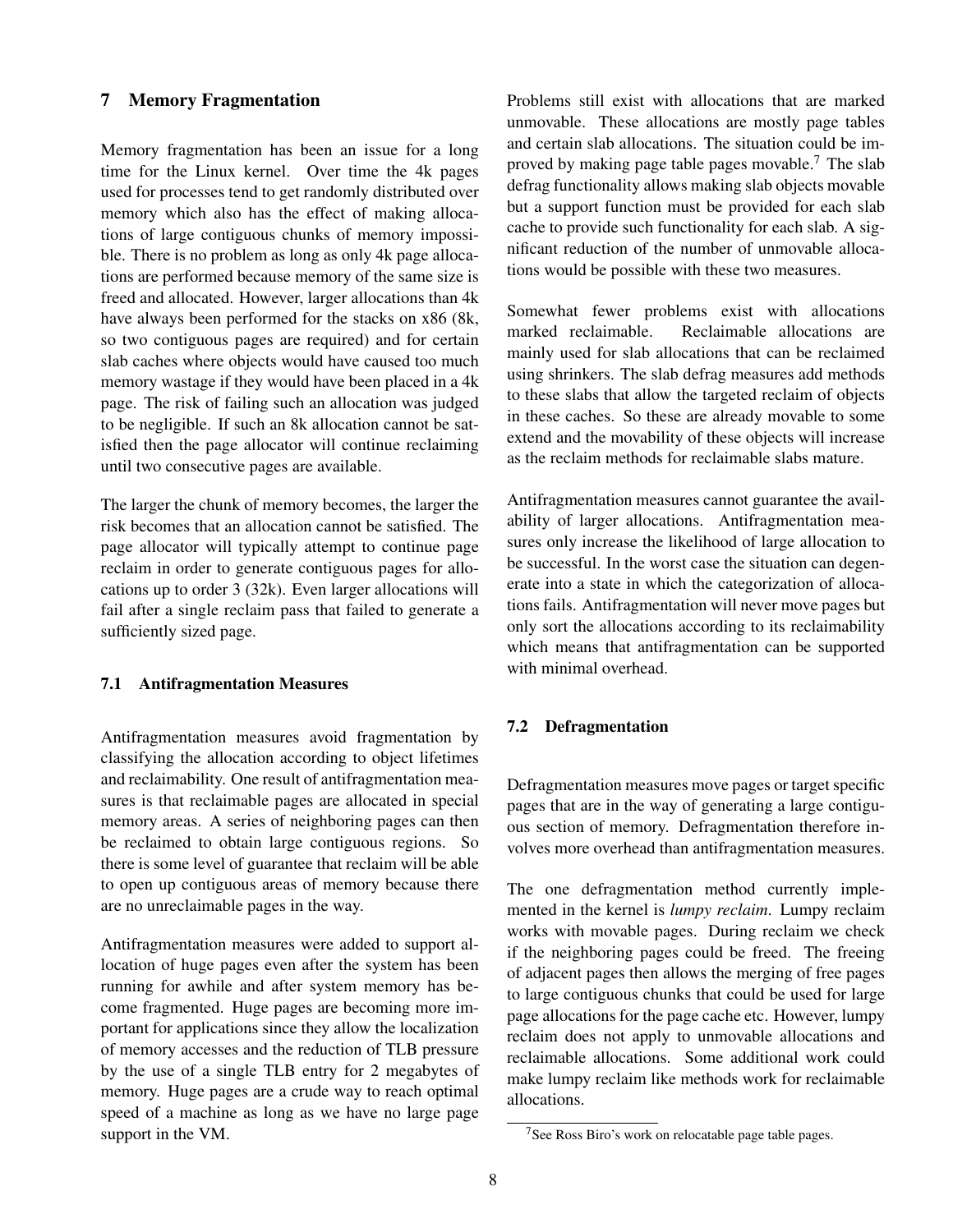Mel Gorman has a patch set that implements full fledged defragmentation. Defragmentation has much in common with memory hot plug. In both cases an area of memory is scanned and memory is then moved elsewhere. We could have a defragmentation solution in the kernel if we wanted to or needed to have such support.

# 8 The need for a better page allocator

The development of new functionality in the page allocator has been slow since the merge of the antifragmentation measures which was a controversial decision that took years to make. There are a number of known problems:

## 8.1 Slow 4k page allocations

The current buffering mechanism for 4k pages (which one would expect to be of superior speed given the importance of 4k allocations to the VM) is suffering from bloat and is inferior to the allocation speed of the slab allocators by some orders of magnitude. The result is that 4k allocations frequently use the slab allocators instead of the page allocator. Various subsystems compensate by having their own buffering schemes to avoid the page allocator. All of that code could be avoided if the page allocator fast path could be made competitive in performance to what the slab allocators can do.

Ironically 4k page allocations are often about 5% slower (uncontended case) than 8k sized allocations. 8k allocations bypass the 4k buffering mechanism and therefore can avoid the list management overhead. Performance wise it seems to be best for a subsystem to allocate a large chunk of memory from the page allocator and then cut it into 4k pieces on its own.

# 8.2 Issues with lock contention from multiple processors

Higher order allocations have a disadvantage: Access to the buddy free lists requires taking a zone lock which is for most systems a global lock. So multiple processors cannot simultaneously allocate memory from the page allocator. For 4k sizes we have a buffering mechanism that avoids the locking (but creates overhead that hurts elsewhere).

If multiple processors allocate memory continuously from the page allocator then we may end up with bouncing cache lines for the zone locks. This contention can even be observed with 4k allocations if they are frequent because even the 4k buffering scheme needs to go to the free lists once in a while to check out a new batch of pages.

#### 8.3 More effective support for order N allocations

If the page allocator is presented with varying orders of allocations then it would be best if these would be satisfied from several different areas. If allocations of the same order came from the same memory area then fragmentation would be reduced. Such a scheme is an extension of the antifragmentation method of sorting the allocations according to their lifetime. We would also sort them by size.

## 8.4 Scaling memory reclaim

One important aspect of larger page support is that it addresses the reclaim issue. If the pages on the reclaim lists have a larger size then there are fewer of these pages for a given amount of memory. The number of page structs that have to be processed is reduced and therefore reclaim works in a more effective way.

Reclaim is currently problematic on a multitude of platforms. Even desktop loads can start to suffer from reclaim scaling if applications are pushed into heavy reclaim. Swapping of large applications can make the system feel sluggish for good. One wonders if it would not be better to simply fail if there is not enough memory rather than have the system become so sluggish that it takes a long time even if one attempts to simply reboot the system to get rid of the memory reclaim problems.<sup>8</sup> In the HPC area it is already fairly common to abort an application if heavy reclaim occurs because the applications becomes unacceptably slow.

# 9 Transparent Huge and Giant page support

Support for varying sizes of pages for the page cache would allow transparent support for huge pages with minimal effort. Most of the page cache functions could be used directly by the huge page subsystem. The VM

<sup>8</sup>The problem is in no way unique to Linux